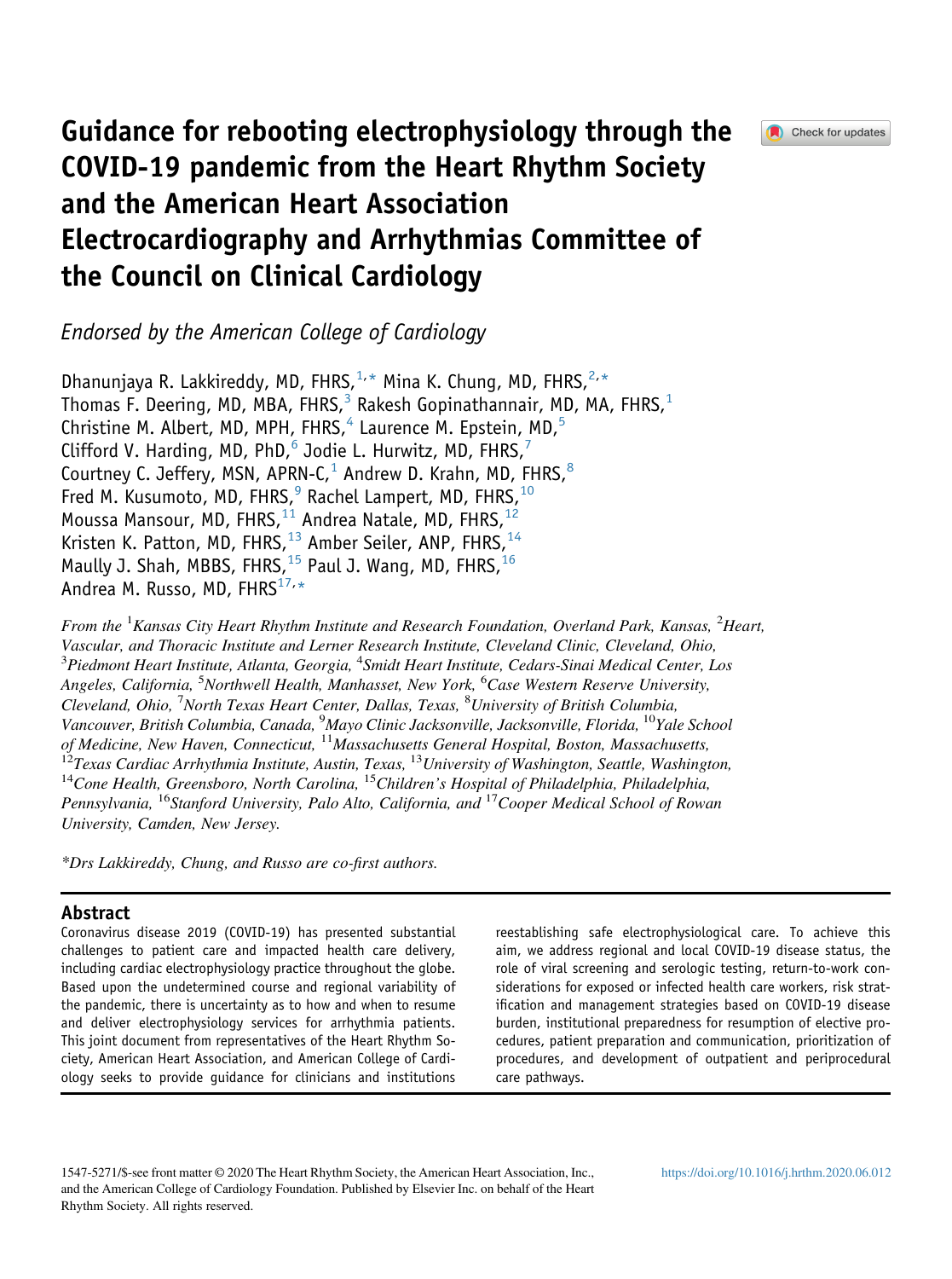# TABLE OF CONTENTS

|                                                     | e243 |
|-----------------------------------------------------|------|
| Understanding regional and local COVID-19 dis-      |      |
|                                                     | e244 |
| Role of screening and diagnostic viral testing      | e244 |
|                                                     | e244 |
|                                                     | e245 |
| Developing testing policies for EP care             | e245 |
| Testing and return to work for health care workers  | e246 |
| Risk stratification and management strategies based |      |
|                                                     | e246 |
| Institutional preparedness for resuming elective    |      |
|                                                     | e246 |
| Patient preparation and communication               | e246 |
|                                                     | e247 |
|                                                     | e248 |
|                                                     | e249 |
|                                                     | e249 |
| Creating relatively COVID-19 safe EP care path-     |      |
|                                                     | e249 |
|                                                     | e251 |
| Anticipating and managing the second wave           | e251 |
|                                                     | e251 |
|                                                     | e251 |
|                                                     | e251 |
| Appendix 1 Author Disclosure Table                  | e253 |

## Background

Coronavirus disease 2019 (COVID-19) has presented an unprecedented challenge to the world, impacting everyday living, resulting in widespread international restrictions to combat the global pandemic. Restrictions on travel, schools, businesses, and social gatherings, including lockdowns, were imposed with a singular aim of reducing the spread of this dangerous viral illness. Health care services have been severely impacted, posing challenges to delivery of care as well as to preservation of resources and personal protective equipment (PPE). The need to limit exposure of patients and health care workers (HCWs) has led hospitals to severely limit or eliminate elective or nonurgent services. For many hospitals, meeting the challenges of COVID-19 has resulted in reassignment of hospital beds, repurposing of personnel, and reallocation of financial resources toward care of COVID-19 patients.

In order to manage these evolving challenges, the Heart Rhythm Society, American Heart Association, and American College of Cardiology issued a guidance document to aid electrophysiologists in defining priorities for electrophysio-logical procedures.<sup>[1](#page-9-0)</sup> Such collective efforts from professional societies have helped to minimize patient and health care professional exposure by postponement of elective cases and careful management of urgent or otherwise time-sensitive procedures. Even after 3 months of restrictive measures and vigilant observation, uncertainty remains in forecasting the course of this pandemic, which has seen great regional variability in surge volumes, incidence curve flattening, and outcomes.<sup>[2](#page-9-1)</sup> As stay-at-home orders are lifted and businesses reopen, concerns remain regarding the prospect of secondary peaks in disease incidence and the possibility of a continuation or expansion of existing restrictions of clinical services. It is likely that the global pandemic will continue to exert significant effects until resistance to the pathogen is developed through vaccination, herd immunity, or discovery of definitive therapy.

The degree to which patient outcomes have been adversely impacted by delaying the delivery of usual cardiac care, due to resource limitations and/or patient reluctance, is not fully understood. Early data have suggested that cardiac patients presenting with a myocardial infarction or experiencing heart failure may [be](#page-9-2) suffering worse outcomes due to delayed presentations. $3-5$  Many chronic diseases and acute medical conditions often require a nonurgent, but time-sensitive, intervention to prevent them from becoming emergencies or having long-term sequelae. Questions remain as to how long one can delay these nonurgent medical interventions to prevent patients from developing undesirable outcomes.

Some of the immediate critical needs of the pandemic response have been met or at least partially addressed. PPE shortages have improved in many regions as a result of the efforts by industry, government, and even individuals to manufacture masks and develop methods to process N95 respirators for reuse. Effective flattening of the curve, sharing of resources across hospital systems, and increased production have eased concerns on ventilator availability. However,

KEYWORDS Arrhythmia management; Cardiac electrophysiology; COVID-19

**ABBREVIATIONS CIED** = cardiac implantable electronic device; **ECG** = electrocardiography; **EP** = electrophysiology; HCW = health care workers; ICD = implantable cardioverter defibrillator; ICU = intensive care unit; PCR = polymerase chain reaction; PPE = personal protective equipment; PUI = person under investigation; TEE = transesophageal echocardiography (Heart Rhythm 2020;17:e242-e254)

For copies of this document, please contact the Elsevier Inc. Reprint Department [\(reprints@elsevier.com](mailto:reprints@elsevier.com)). Permissions: Multiple copies, modification, alteration, enhancement, and/or distribution of this document are not permitted without the express permission of the Heart Rhythm Society. Instructions for obtaining permission are located at [https://www.elsevier.com/about/our-business/policies/copyright/permissions.](https://www.elsevier.com/about/our-business/policies/copyright/permissions) This article has been copublished in Circulation: Arrhythmia and Electrophysiology and the Journal of the American College of Cardiology: Clinical Electrophysiology. Correspondence: Heart Rhythm Society, 1325 G Street NW, Suite 400, Washington, DC 20005. E-mail address: [clinicaldocs@hrsonline.org.](mailto:clinicaldocs@hrsonline.org) Dr Dhanunjaya Lakkireddy, Kansas City Heart Rhythm Institute and Research Foundation, HCA Midwest Health, 5100 W 105th Street, Suite 200, Overland Park, KS 66211. E-mail address: [dhanunjaya.lakkireddy@](mailto:dhanunjaya.lakkireddy@hcahealthcare.com) [hcahealthcare.com.](mailto:dhanunjaya.lakkireddy@hcahealthcare.com) © 2020 The Heart Rhythm Society, the American Heart Association, Inc., and the American College of Cardiology Foundation.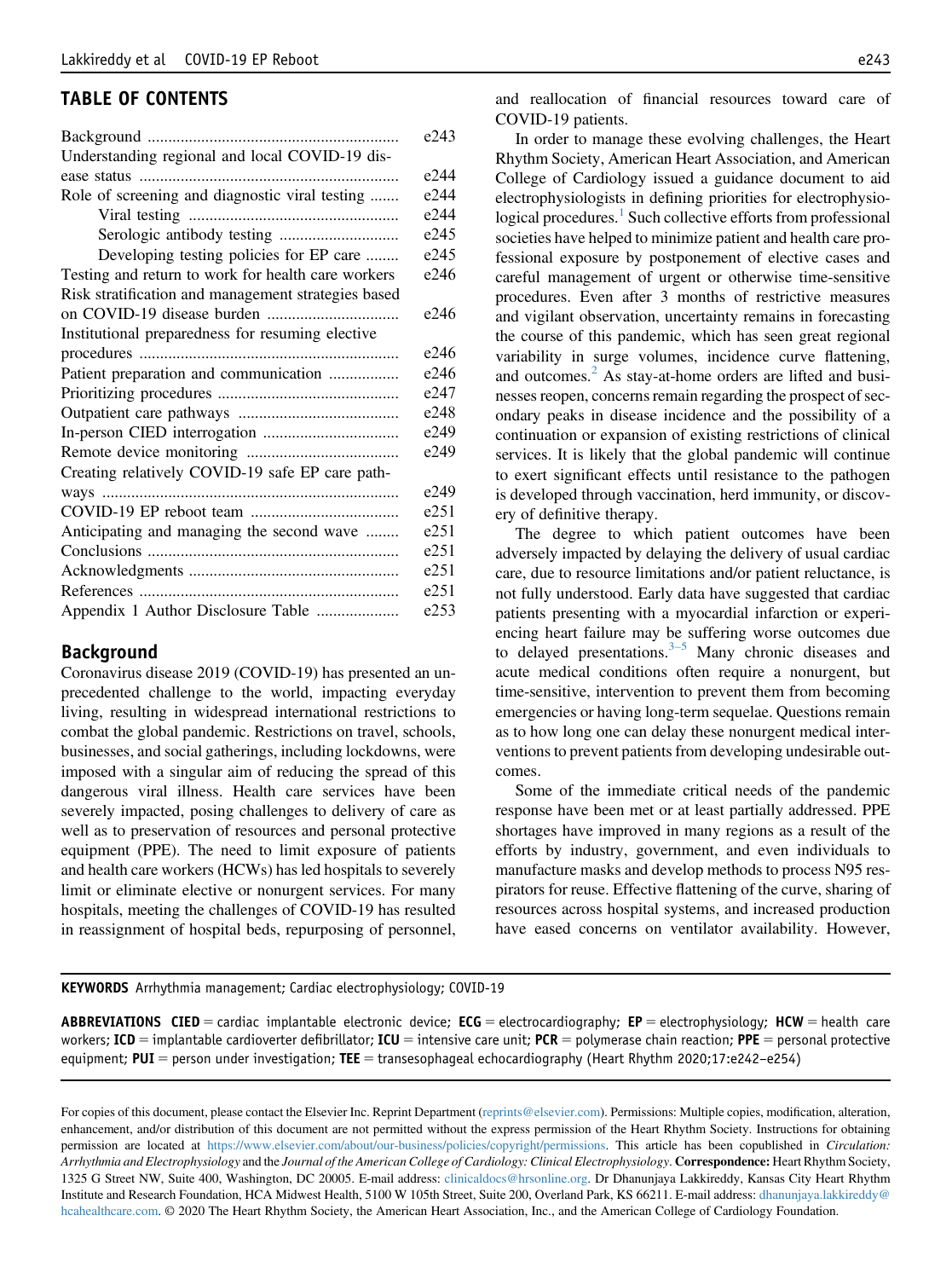<span id="page-2-0"></span>

Figure 1 Representative model illustrating the presence of viral RNA, IgM, and IgG in the human body over time after infection with SARS-CoV-2. Understanding of this is particularly important when using polymerase chain reaction (PCR) or serologic testing as tools to identify whether an individual is actively infected, in convalescence, or in a watershed time period, when test results have to be interpreted with care.

the pandemic is far from under control, as access to accurate testing and serology remain limited, $6$  potentially effective antiviral drugs are being evaluated with limited availability, and candidate vaccines are still in early stages of development and testing.

Given these remaining shortcomings and the still undetermined course of the pandemic, there is uncertainty as to how to resume effectively and deliver much-needed electrophysiology (EP) services for non–COVID-19 arrhythmia patients. COVID-19 will continue to coexist and present significant health care delivery challenges. Many patients remain fearful about exposure in health care settings.<sup>[3](#page-9-2),[4](#page-9-4)</sup> Creating a relatively COVID-19 safe clinical care continuum and environment is an important strategy that can regain patient confidence and enable health care institutions to start providing elective car-diovascular<sup>[7](#page-9-5)</sup> and EP procedures. "Rebooting" EP at many institutions may be more challenging than "shutting down." Electrophysiologists may have to work with other services for limited resources and space. This may require hospital leadership understanding the urgency of EP care as it relates to other services.

# Understanding regional and local COVID-19 disease status

Accurate tracking, modeling, and understanding of COVID-19 status, as well as collaboration with local, regional, state, and federal authorities, are critical to health care organizations when making informed decisions about the resumption and ramping up of services. Considerations include hospital and intensive care unit (ICU) census, ventilator and PPE availability, and staffing capability. Areas that are more severely affected, where entire hospitals were converted into COVID-19 care units, will likely require a longer time before they will have capacity to provide care for non–COVID-19, nonurgent cases. However, this may be quite different for regions that are less affected and have a significantly lower prevalence and incidence of COVID-19 cases. In general, a significant and sustained drop in local incidence should be observed before health care organizations in areas experiencing a high case level should increase elective medical interventions. The timing and rollout of this process will be dictated by governmental and health system policies. In areas fortunate enough to have avoided a high COVID-19 burden, assiduous attention to ongoing local COVID-19 incidence will be essential to managing the reboot process and the need to respond rapidly if a second wave occurs. Accordingly, resumption of nonurgent EP services should be approached in a measured and cautious manner. Contingency plans and specific criteria to limit or stop elective cases in the event of a second wave should be predefined in advance of reopening in compliance with local regulations.

### Role of screening and diagnostic viral testing

Testing for COVID-19 infection is a critical tool as we embark on safely restarting elective and semi-elective procedures. [Figure 1](#page-2-0) illustrates a model for the evolution of detectable virus and virus-specific immunoglobulin during severe acute respiratory syndrome coronavirus 2 (SARS-CoV-2) infection. Our current understanding regarding the limitations of these tests and how the timing of results over the course of exposure or infection impacts the interpretation of test results are shown in [Figure 2](#page-3-0).

Patient screening and diagnostic testing are important tools to limit patient and staff exposure. However, lack of widespread access to timely and accurate viral testing has been a major limitation from the onset of the pandemic, $6$  and there will likely be persistent variations in regional availability of testing, greatly affecting our ability to identify infected individuals, schedule cases, prevent disease transmission, and clarify policies that will minimize the risk of restarting elective procedures.

#### Viral testing

The test platforms now available have different advantages and limitations, including differences in turnaround time and throughput. Fortunately, false positive rates are low for established viral polymerase chain reaction (PCR) tests.<sup>[8](#page-10-0)</sup> However, sensitivity of PCR-based viral testing varies among platforms. Significantly variable false negative rates from available test kits have been reported, which may be compounded by sampling limitations and variation in presence of virus at different sites during the course of the dis-ease.<sup>[9](#page-10-1)</sup> These considerations may prompt repeat testing<sup>[6,](#page-9-3)[10](#page-10-2)</sup> when there is evidence of exposure, typical symptoms, or clinical presentation (although atypical symptom presenta-tions are well described).<sup>[11](#page-10-3)</sup> Whether a positive PCR test late in the course of the disease in an asymptomatic person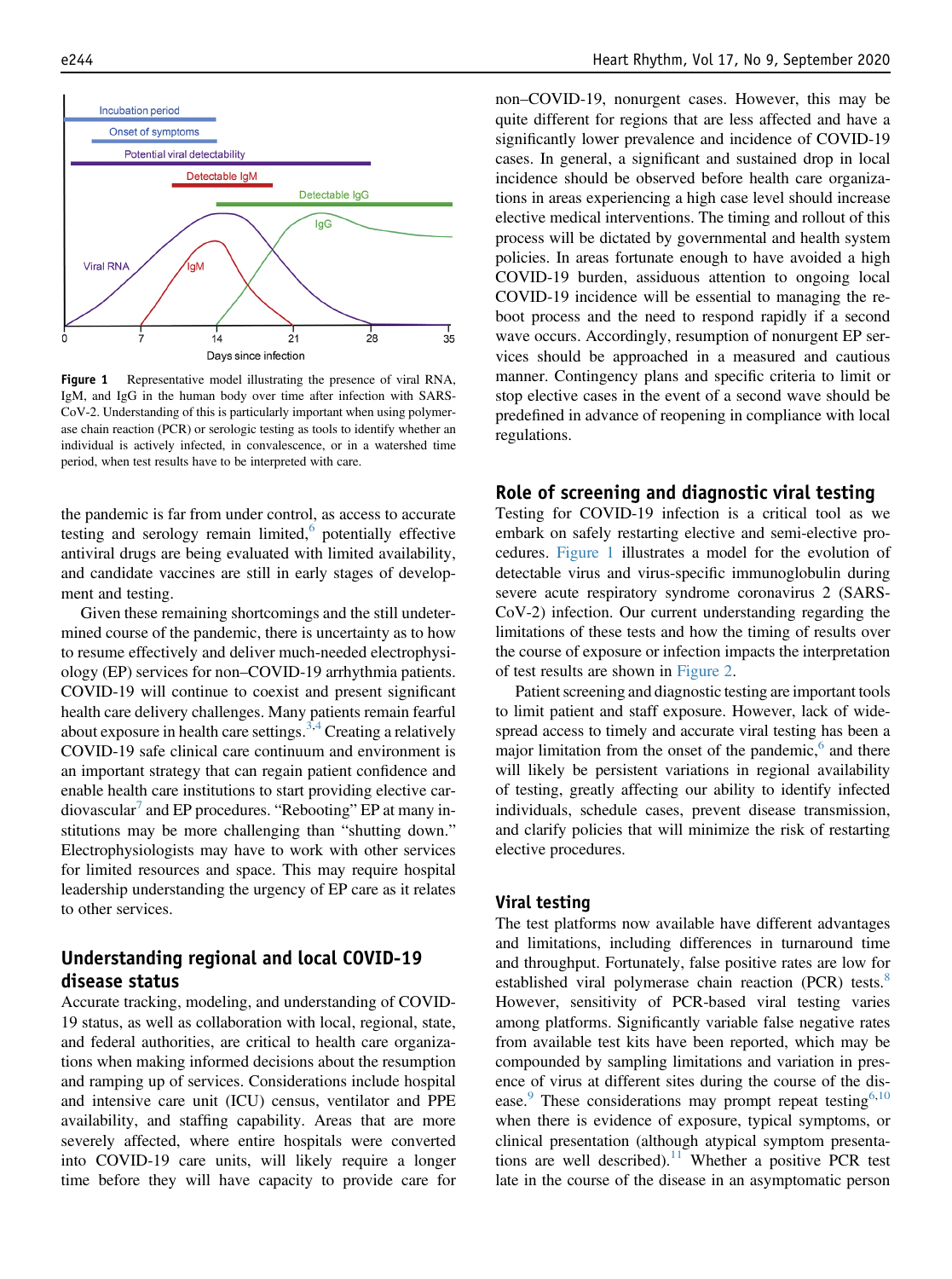represents detection of noninfectious viral particles or transmissible virus remains uncertain.

#### Serologic antibody testing

Serologic antibody testing may supplement viral detection by PCR when available, $12,13$  $12,13$  $12,13$  but it remains controversial and susceptible to misinterpretation when used to make decisions related to individual patient management. PCR viral testing may be more accurate than IgM for assessment of early stages of infection. IgG may be more helpful in the identification of prior infection over time [\(Figure 1\)](#page-2-0). Unfortunately, limitations in sensitivity and specificity associated with serologic testing, when compared with COVID-19 viral testing, could result in improper clinical decisions. False positive serology tests, uncertainties about whether true seropositivity confers protection from reinfection, and the potential for continued viral transmissibility could create a false sense of security. While ongoing research may clarify these issues and serologic testing will likely continue to improve, at this time, seropositivity should not be used to determine decreased standards for PPE or other containment approaches. Given the above limitations of viral and antibody testing, all patients regardless of the test results should be treated with universal precautions.

#### Developing testing policies for EP care

A major concern inhibiting patients from coming to hospitals is the fear of contracting COVID-19, as both patients and HCWs can be asymptomatic carriers with the potential to infect other patients and health care staff. $^{11}$  $^{11}$  $^{11}$  The availability and implementation of universal testing policies for patients prior to procedures and for HCWs, as well as universal masking, sanitization, and hand hygiene, can favorably impact confidence.

Institutions will need to define standardized and comprehensive protocols for testing, including testing prior to planned procedures. Electrophysiologists, laboratory managers, and outpatient clinical team leaders should define workflow processes for preprocedure testing and operational plans concordant with hospital and local policies. For many institutions, testing policies will be extensive and include multiple locations, such as clinics, procedural areas (eg, cardiac catheterization laboratory, endoscopy suite, interventional radiology suite, etc), and off-site locations (including drive-through testing). Accommodations to testing will need to be based on a patient's clinical condition, geographic location, inpatient versus outpatient status, type and urgency of intervention, test capability, and local conditions.

Ideally, viral PCR testing should be performed within 12–72 hours prior to the procedure, whenever feasible, to allow sufficient time for test results to be obtained and reviewed in the event that positive test results may change procedure planning. Mandatory preoperative isolation for the period between testing and procedure performance is important to mitigate the possibility of infection. If preoperative testing is unavailable locally in a hospital or health care system, and yet patients are to undergo nonurgent procedures, then alternative screening methods must be established in conjunction with the health care system and local public health officials. Regardless of the availability of testing, all organizations should utilize mandatory symptom screening, temperature analysis, and mandatory masking.

<span id="page-3-0"></span>

| <b>Test</b> | <b>Basis of test</b>                                                                              | <b>Measure</b>                                             | <b>Value</b>                                                                                                                                                                                                              | <b>Dependencies</b>                                                                                                                                                                                       | Limitations/features                                                                                                                                                                                                                                                                                                                                                                                                                                                                           |
|-------------|---------------------------------------------------------------------------------------------------|------------------------------------------------------------|---------------------------------------------------------------------------------------------------------------------------------------------------------------------------------------------------------------------------|-----------------------------------------------------------------------------------------------------------------------------------------------------------------------------------------------------------|------------------------------------------------------------------------------------------------------------------------------------------------------------------------------------------------------------------------------------------------------------------------------------------------------------------------------------------------------------------------------------------------------------------------------------------------------------------------------------------------|
| <b>PCR</b>  | • Nucleic acid<br>amplification to<br>detect presence of<br><b>SARS-CoV-2 virus</b><br><b>RNA</b> | • Reflects current<br>virus infection<br>with SARS-CoV-2   | • Diagnosis of infection<br>• Determination of<br>therapy<br>• Informs exposure<br>management to<br>prevent transmission<br>• Contact tracing<br>• May be positive in<br>presymptomatic or<br>asymptomatic<br>individuals | • Respiratory or other<br>body sample (eg,<br>nasopharyngeal swab,<br>saliva, sputum)<br>• PPE and safe sampling<br>of patient<br>• Sample swabs, sample<br>media, test kits or<br>reagents, and machines | • False negatives possible (dependent<br>on assay or preanalytic factors,<br>including sampling technique and site)<br>• Turnaround times vary with test<br>platform                                                                                                                                                                                                                                                                                                                           |
| Serology    | • Detection of human<br>antibodies (eg, IgM,<br>IgG) against SARS-<br>CoV-2 viral proteins        | • Reflects current<br>or past infection<br>with SARS-CoV-2 | Epidemiology<br>$\bullet$<br><b>Public health</b><br><b>Evaluate potential</b><br>convalescent plasma<br>donors                                                                                                           | • Blood draw or finger-<br>stick sample<br>• Validation of tests to<br>determine specificity<br>and sensitivity                                                                                           | * Does not establish or exclude active<br>infection, limiting use in acute<br>management<br>• Unknown whether positive antibody<br>correlates with protective immunity<br>(cannot be used to change employee<br>PPE or exposure management)<br>• Antibody response can be variable<br>• Limited accuracy and variability<br>between different serologic tests<br>• Tests require validation to exclude<br>cross-reactivity with other<br>coronaviruses<br>• Point-of-care not widely available |

Figure 2 The differences between polymerase chain reaction (PCR) and serologic testing as well as features and limitations that need to be understood prior to using them and incorporating them into the reboot testing and workflow. PPE = personal protective equipment.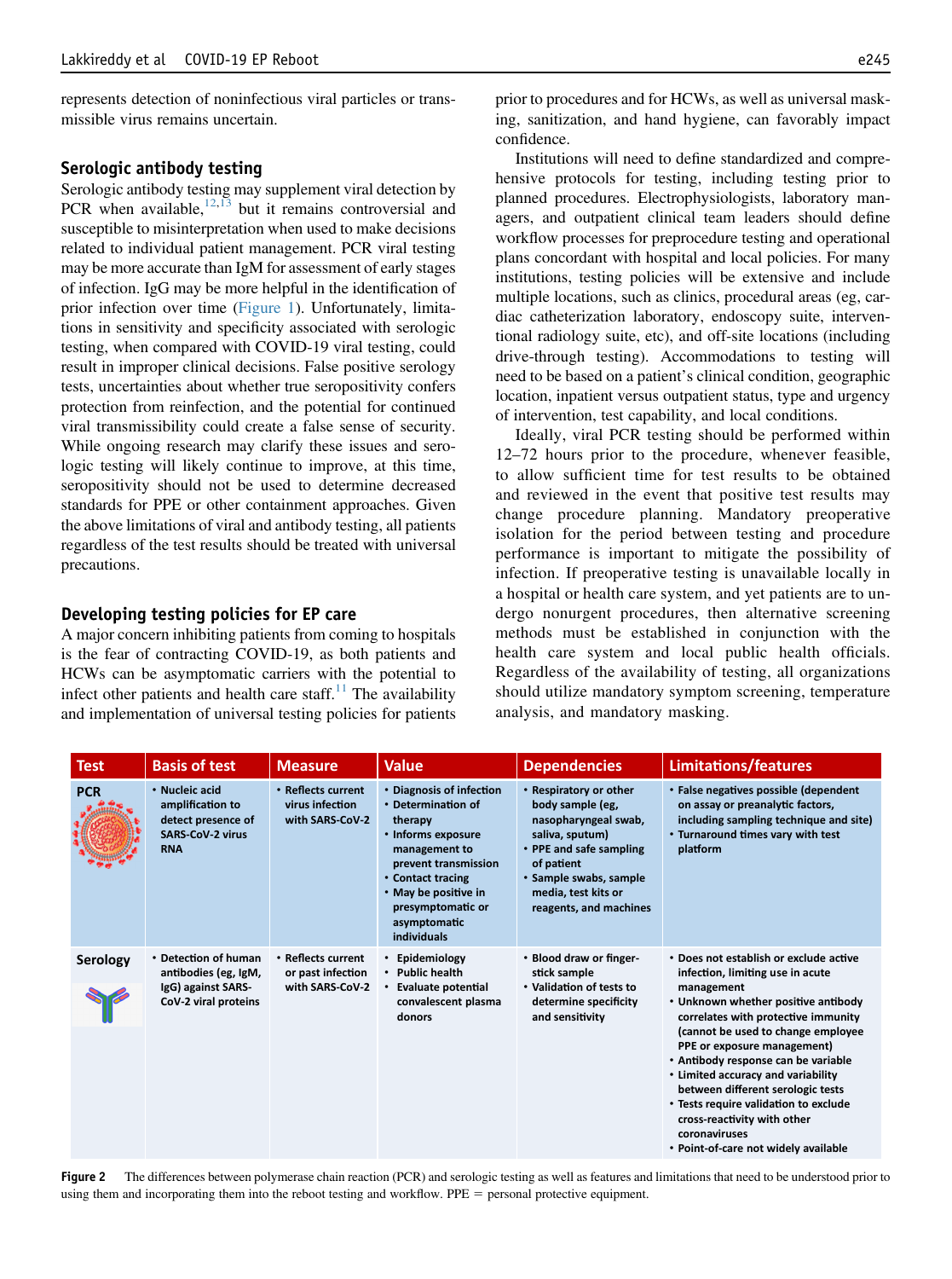Postoperative or postprocedure COVID-19 testing may need to be considered in patients who develop symptoms after the procedure is performed. Atelectasis, fever, and volume overload are not uncommon in the postoperative period. Establishing operational guidelines for COVID-19 testing in these patients and management of testing results should be determined.

# Testing and return to work for health care workers

Transmission of COVID-19 to exposed HCWs has been documented. Since a negative test does not preclude subsequent infection, even soon after testing, periodic viral testing for asymptomatic HCWs is not currently a standard approach, but enhanced surveillance of HCWs for even mild symptoms, fever, or a history of exposure and universal masking has generally been adopted. This may reduce patient fear of developing hospital-acquired COVID-19 infection. Quarantine of HCWs with confirmed or suspected COVID-19 and return-to-work criteria should follow Centers for Disease Control and Prevention (CDC) guidelines or local policy. $^{14}$ 

Active viral shedding remains a possibility for asymptomatic individuals with positive IgM and/or IgG serology.[15](#page-10-7) Where available, viral testing should be performed to help determine whether the HCW is in true convalescence without active viral shedding. Some institutions offer serology testing for HCWs, which may suggest exposure to coronavirus, but whether antibodies confer immunity to recurrent infection is unproven.

# Risk stratification and management strategies based on COVID-19 disease burden

The ability to perform elective or semi-elective cases is highly dependent on the COVID-19 burden in each region. Regional risk can be categorized based on the severity of disease burden, the state of resource utilization, and projections [\(Figure 3](#page-5-0)), as follows: (1) high prevalence and incidence, (2) medium prevalence and incidence, and (3) low prevalence and incidence. These factors could impact whether the health care systems in a region have the capacity to start engaging in elective procedural or medical care.

# Institutional preparedness for resuming elective procedures

The availability of PPE and resources remains a major consideration in the timing of resumption of semi-elective and elective procedures. Adherence to PPE policies according to CDC and local policies remains critical for HCWs in the hospital and operating/procedure rooms. Supply chains for PPE needed for aerosol, airborne, droplet, and contact precautions should ideally project and maintain adequate supplies for COVID-19–related care in addition to covering the extra PPE needs for elective procedures. Comprehensive hospital-wide multispecialty operational committees and

leadership that can oversee this process are valuable and include supply chain, data analytics, strategic planning, quality assessment, infection prevention, and clinical expertise. Patients and HCWs will need to continue using PPE, particularly masks, until community spread of the virus has reduced below threat level and when local and federal regulations dictate.

Important data needed to inform health care system planning include the following: bed, ICU, and ventilator capacity; procedural and recovery room availability; depth of diagnostic and laboratory services; and cleaning capacity. Housekeeping in all clinical areas along the continuum of care should be addressed (eg, clinic, preoperative, EP laboratories, recovery areas, ICUs, ventilators, transesophageal echocardiography probes, cardiac implantable electronic device [CIED] programmers, etc). Operating room and procedure schedules and staffing will need to be flexible to accommodate the influx of cases. Modifications may include limiting block time assignments to increase open scheduling time or extending hours of elective procedure scheduling. Repurposed rooms may need to be refitted with appropriate equipment to expand and return to prior capacity for specific procedures. The need to prioritize scheduling of cases according to urgency and need for hospitalization will continue. Ideally, preprocedure testing of patients will be performed outside of the preoperative assessment areas to facilitate appropriate preservation of PPE. Preferably, registration, pre- and postprocedural areas, and EP laboratories should ideally be in near proximity to minimize exposure during transport. Appropriate staffing and reorientation of redeployed staff to new and old processes is important, and case scheduling escalation increasing the caseload should be implemented gradually to allow time for assessment of impact on COVID-19 positivity and transmission. Of note, changes in use of PPE and other related precautions may increase procedure times. Adequate HCW staffing should be anticipated to accommodate a COVID-19 surge should a second wave occur.

## Patient preparation and communication

Many physician practices have shifted to telehealth platforms to communicate with their patients and provide medical care. Informing patients of the organizational processes instituted for minimizing exposure to COVID-19 and the facility's preparedness for restarting elective cases can help to allay patients' fears on coming into hospital or clinic facilities. Honest and open communication about infection mitigation strategies, available testing options, and specific institutional plans can help the patient to decide whether to proceed with an elective procedure.

Shared decision-making concerning the risks and benefits of moving forward with procedural options versus continuing noninvasive approaches is critical. Shared decision-making should ideally be documented in the electronic medical records. Scheduling decisions are more complex, as they not only involve the provider and patient, but also public health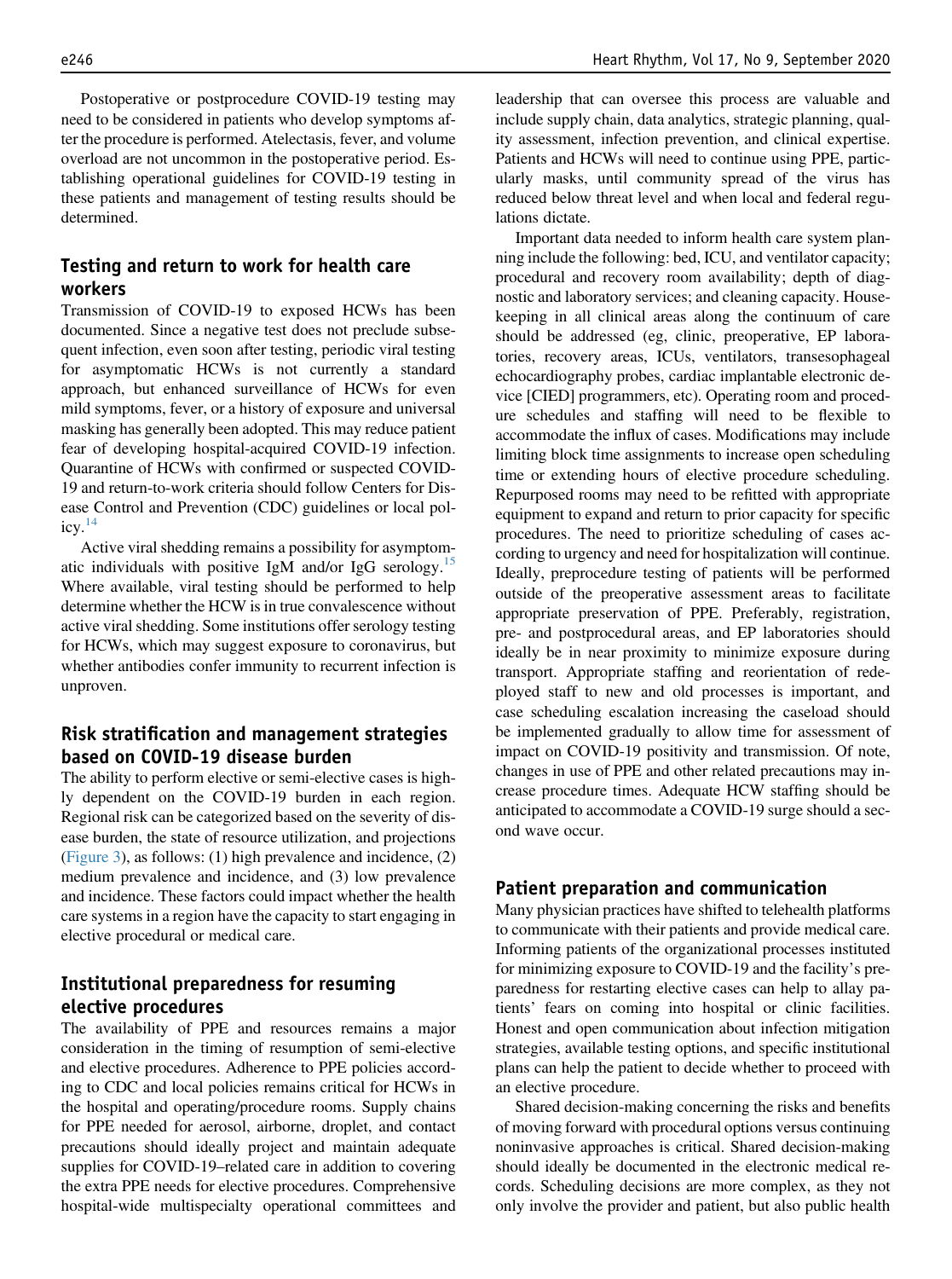<span id="page-5-0"></span>

| <b>Severity of disease</b><br>burden in the region   | <b>High</b><br>(higher prevalence and incidence)              | <b>Medium</b><br>(medium prevalence and incidence)                                                                                                                                                                                                                                         | Low<br>(lower prevalence and incidence)                                                                                                                                                                                                                                                                      |
|------------------------------------------------------|---------------------------------------------------------------|--------------------------------------------------------------------------------------------------------------------------------------------------------------------------------------------------------------------------------------------------------------------------------------------|--------------------------------------------------------------------------------------------------------------------------------------------------------------------------------------------------------------------------------------------------------------------------------------------------------------|
| Hospital and resource<br>capacity                    | Limiting                                                      | Adequate                                                                                                                                                                                                                                                                                   | Nonlimiting                                                                                                                                                                                                                                                                                                  |
| Type of procedures to be<br>restarted (see Figure 4) | • Urgent/emergent                                             | • Urgent/emergent<br>· Prioritized semi-elective, time-<br>sensitive                                                                                                                                                                                                                       | • Urgent/emergent<br>· Prioritized semi-elective, time-sensitive<br>· Semi-elective, elective                                                                                                                                                                                                                |
| PPE levels                                           | Universal masking; PPE per CDC/local<br>recommendations       | Universal masking; PPE per CDC/local<br>recommendations                                                                                                                                                                                                                                    | Universal masking; PPE per CDC/local<br>recommendations                                                                                                                                                                                                                                                      |
| Testing of patients                                  | Ideally in all prior to procedures                            | Ideally in all prior to procedures                                                                                                                                                                                                                                                         | Ideally in all prior to procedures                                                                                                                                                                                                                                                                           |
| Testing of staff                                     | Symptomatic; surveillance per local<br>institutional policies | Symptomatic; surveillance per local<br>institutional policies                                                                                                                                                                                                                              | Symptomatic; surveillance per local<br>institutional policies                                                                                                                                                                                                                                                |
| Patient visitation:<br>accompanying persons          | Limitation to zero for COVID-19-<br>positive patient*         | Limitation to zero for COVID-19-positive<br>patient; consider easing restrictions for<br>non-COVID-19 units per local,<br>institutional, and regional guidelines*                                                                                                                          | Limitation to zero for COVID-19-positive;<br>consider easing restrictions for non-COVID-<br>19 units per local, institutional, and regional<br>guidelines*                                                                                                                                                   |
| Outpatient clinics                                   | Telemedicine whenever possible                                | Continue telemedicine as appropriate;<br>resumption of in-person visits with<br>social distancing, consider lighter<br>scheduling. Temperature and symptom<br>screening upon entry to the clinic.<br>Universal masking. Limitation of<br>accompanying persons to the necessary<br>minimum. | Continue telemedicine, if appropriate and<br>patient prefers; resumption of in-person<br>visits with social distancing, consider lighter<br>scheduling. Temperature and symptom<br>screening upon entry to the clinic. Universal<br>masking. Limitation of accompanying<br>persons to the necessary minimum. |
| Remote monitoring                                    | Whenever possible                                             | Whenever possible                                                                                                                                                                                                                                                                          | Whenever possible                                                                                                                                                                                                                                                                                            |

Figure 3 Framework for categorizing various aspects of EP reboot based on severity of regional infection. \*With exceptions, according to Centers for Disease Control and Prevention (CDC) or local guidelines.  $PPE =$  personal protective equipment.

considerations. If the procedure is being considered in a high (or medium) prevalence region [\(Figure 3](#page-5-0)), an elective procedure may be delayed longer even if the patient and provider (usual shared decision participants) would like to proceed.

Once a conversation is completed and the patient agrees to proceed, written instruction on preprocedural care notes, location of preanesthesia/COVID-19 testing, and details of periprocedural care can be helpful to send to the patient. Policies may continue to limit the number of family members who can accompany the patient. Accordingly, appropriate arrangements will be required for drop off and pick up of the patient, avoiding areas with known COVID-19–positive patients. Timely updates on patient condition and procedural status can be facilitated by a dedicated patient navigator or communicator who can be readily accessible for family members to call. Written instructions of routine procedural care and COVID-19 prevention strategies are helpful.

## Prioritizing procedures

The suspension of elective cases due to COVID-19 has resulted in an accumulation of deferred EP procedures. The ethical values used to prioritize procedures need to balance public health societal concerns with the commitment to the individual patient. For example, the risks of postponing a procedure in an individual should be fully weighed against the risk of further COVID-19 spread. Transparency and communication regarding scheduling decisions are essential for patient and community trust. For COVID-19–positive patients, nonemergent cases should be delayed until recovery or a change in the patient's condition warrants reconsideration.

Procedure prioritization is essential and contingent upon facility capacity and the nature of deferred procedures, as well as regional or local policy and restrictions. All emergent or urgent procedures should take precedence, followed by semi-urgent or time-sensitive procedures, followed by elective procedures. $<sup>1</sup>$  $<sup>1</sup>$  $<sup>1</sup>$  The triaging of these procedure cate-</sup> gories will vary with geographic and temporal variations in COVID-19 burden ([Figure 4\)](#page-6-0). The ultimate decision regarding the time sensitivity of a procedure is based on clinical judgment and individual patient factors. For many tertiary referral institutions, communication to other hospitals and referring physicians about availability will be vital to ensure that all patients are prioritized according to medical need. Prioritizing inpatient procedures may minimize the need to reschedule later visits while reducing exposure and testing. Inpatient procedures will require similar preprocedural COVID-19 testing according to local policies. Other considerations include the availability of the anesthesia team, whose personnel may have been repurposed to covering ICUs to care for sick COVID-19 patients; case type and how further delay might impact patient outcomes; how long patients have already been waiting; and procedure risk, given how this might impact bed or resource needs if complications result in prolonged hospitalization or ICU stays. One should ensure appropriate follow-up to assure there is no further deterioration of clinical status. Attention to local, state, and federal orders should also be considered, as some geographies may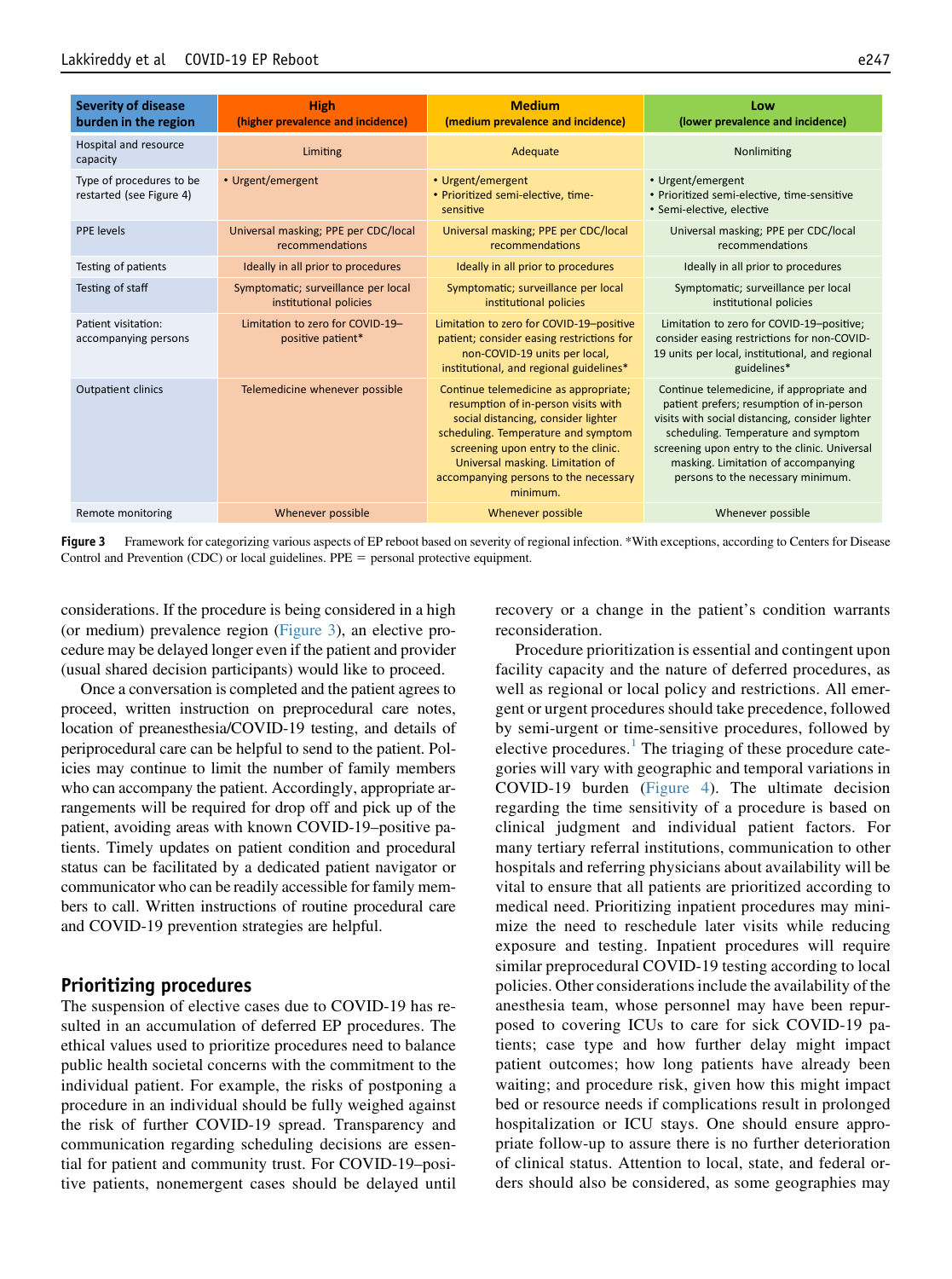have ongoing restrictions limiting the scheduling of elective procedures and surgeries. In addition, some hospitals may require physician attestation about medical necessity for a time-sensitive procedure.

#### Outpatient care pathways

COVID-19 has successfully moved many clinical practices to adopt digital telehealth platforms into care pathways to minimize patient exposure. This model, though initially cumbersome, has proved to be a useful means of providing continued care for our patients. Similarly, remote monitoring has continued to be a valuable resource for patients with CIEDs. Reestablishment of in-person visits will vary with geographic and temporal variation of viral incidence. Use of PPE for patient-facing outpatient clinic visits should continue per CDC and local authority guidelines. Clinic areas should be configured to comply with regional social distancing directives.

In regions with high COVID-19 burden, in-person clinic visits may still need to be minimized, using telehealth options. The majority of incision-site inspections following CIED implantation or catheter ablation can be managed via telehealth by inspecting the site, utilizing a video conference, or asking the patient to send a picture via secure email, often in conjunction with a few simple questions. Similarly, many of the clinic follow-ups and some new consults can be performed via telehealth, leveraging electronic medical record data and obtaining vital signs and electrocardiography (ECG) tracings using digital wearables where available. As the number of app-based technologies evolves, they will continue to be an integral part of telehealth. Examples of low-risk patients for whom in-person visits could be deferred include asymptomatic patients with satisfactory CIED battery longevity and primary prevention implantable cardioverter defibrillator (ICD) patients without symptoms suggesting worsening of heart failure or arrhythmia burden. Patients on antiarrhythmic drugs, such as dofetilide, that require QTc and laboratory monitoring may need to defer testing if prior values and their clinical condition have remained stable and if no new drugs that may prolong the QTc have been added. In addition, remote monitoring may offer a valuable supplement or perhaps short-term alternative to ECG in some situations where QTc and clinical condition have remained previously stable. Patients with borderline values may need continued access to ECG and laboratory testing. Some studies have evaluated the use of mobile ECG devices for QTc monitoring.<sup>[16,](#page-10-8)[17](#page-10-9)</sup> As the pandemic eases, exceptions to use of less secure platforms may change; practitioners are advised to remain up to date on current reimbursement and documentation requirements.

Other urgent or semi-urgent clinical indications can be evaluated in person on an individualized basis. These might

<span id="page-6-0"></span>

| Triaging procedures during the COVID-19 EP reboot                                                                                                                                                                     |                                                                                                                                 |                                                                                                                                                                                                                                                                |                                                                                                                                                                                 |
|-----------------------------------------------------------------------------------------------------------------------------------------------------------------------------------------------------------------------|---------------------------------------------------------------------------------------------------------------------------------|----------------------------------------------------------------------------------------------------------------------------------------------------------------------------------------------------------------------------------------------------------------|---------------------------------------------------------------------------------------------------------------------------------------------------------------------------------|
| Severity of disease burden<br>High                                                                                                                                                                                    | <b>Medium</b>                                                                                                                   |                                                                                                                                                                                                                                                                |                                                                                                                                                                                 |
|                                                                                                                                                                                                                       |                                                                                                                                 | Low                                                                                                                                                                                                                                                            |                                                                                                                                                                                 |
| Urgent/emergent                                                                                                                                                                                                       | <b>Prioritized semi-</b><br>elective/time-sensitive                                                                             | Semi-elective/elective                                                                                                                                                                                                                                         | • Prioritize procedures dependent on regional<br>COVID-19 disease burden, resources,                                                                                            |
| • Catheter ablation                                                                                                                                                                                                   | • Catheter ablation                                                                                                             | • Catheter ablation and EP testing                                                                                                                                                                                                                             | capacity, and time sensitivity                                                                                                                                                  |
| • VT ablation for medically refractory VT<br>• AF, AFL, AV nodal, or SVT ablation with<br>severe symptoms, hemodynamic<br>compromise, cardiomyopathy, or<br>refractory to drugs and/or                                | • VT ablation for recurrent but non-<br>refractory VT<br>• CIED procedures<br>• Generator replacement for ERI<br>battery status | • PVC ablation in stable patient<br>• SVT ablation for stable patient<br>• AF/AFL ablation in stable patient<br>• EP testing to evaluate stable tachyarrhythmias<br>or bradycardia                                                                             | • Consider testing all patients within 12-72<br>hours prior to procedure and health care<br>staff periodically                                                                  |
| cardioversion<br>• WPW syndrome or preexcited AF with<br>syncope or cardiac arrest<br>• CIED procedures                                                                                                               | • Primary prevention ICD<br>• LAA closure for patients with oral<br>anticoagulation contraindication                            | • CIED procedures<br>• CRT in stable patients<br>• CIED upgrade<br>• PM for SND, Mobitz I AVB, stable non-high-                                                                                                                                                | • Screen all EP procedure patients for fever,<br>COVID-19 symptoms, and high-risk<br>exposures                                                                                  |
| • Lead revision for malfunction in a PM-<br>dependent patient or ICD patient<br>receiving inappropriate therapy<br>• Generator change in PM-dependent                                                                 |                                                                                                                                 | degree AVB, or tachy-brady syndrome in<br>mildly symptomatic patient<br>• PM or ICD generator replacements with >6<br>weeks of battery remaining                                                                                                               | • Consider same-day discharge as clinically<br>appropriate; minimize patient exposure<br>while in the hospital                                                                  |
| patient at ERI or EOS; PM or ICD with<br>minimal battery remaining<br>• Secondary prevention ICD<br>• PM for symptomatic CHB, Mobitz II<br>AVB, high-grade AVB, severely                                              |                                                                                                                                 | • Extraction of noninfected leads/device unless<br>device function is dependent on lead<br>extraction and reimplant<br>• Cardioversion of stable arrhythmias with well-<br>tolerated symptoms                                                                  | • Create a COVID-19 EP reboot team to create<br>and implement a relatively COVID-19 safe<br>care continuum in your facility                                                     |
| symptomatic SND with long pauses<br>• Lead/device extraction for infection,<br>including bacteremia, endocarditis, or<br>pocket infection<br>• CRT for severe refractory HF<br>• Cardioversion for highly symptomatic |                                                                                                                                 | • LAA closure in patients who can be on oral<br>anticoagulation<br>• TEE for routine assessment of valves or LAA<br>closure devices and cardioversion that can be<br>done after appropriate period of anticoagulation<br>• Implantable loop recorder placement | • Obtain proper consent with patients<br>understanding the medical necessity and<br>the risks of COVID-19 infection; this may<br>require documentation in the medical<br>record |
| atrial arrhythmias or uncontrollable RVR<br>• TEE for urgent cardioversion (consider<br>substituting cardiac CT)                                                                                                      |                                                                                                                                 | • Tilt-table testing                                                                                                                                                                                                                                           | Be facile to adjust prioritization if incidence<br>rates indicate a second wave(s)                                                                                              |

Figure 4 List of EP procedures based on urgency and triaging the workflow during reboot. The ultimate decision regarding the time sensitivity of a procedure is based on clinical judgment and individual patient factors.  $AF =$  atrial fibrillation;  $AFL =$  atrial flutter;  $AV =$  atrioventricular;  $AVB =$  atrioventricular block;  $CHB =$  complete heart block; CIED = cardiac implantable electronic device; CRT = cardiac resynchronization therapy; CT = computed tomography;  $EOS =$  end of service;  $EP =$  electrophysiology;  $ERI =$  elective replacement indicator;  $HF =$  heart failure; ICD = implantable cardioverter defibrillator; LAA = left atrial appendage; PM = pacemaker; PVC = premature ventricular contractions; RVR = rapid ventricular response; SND = sinus node dysfunction;  $SVT =$  supraventricular tachycardia; TEE = transesophageal echocardiography;  $VT =$  ventricular tachycardia; WPW = Wolff-Parkinson-White.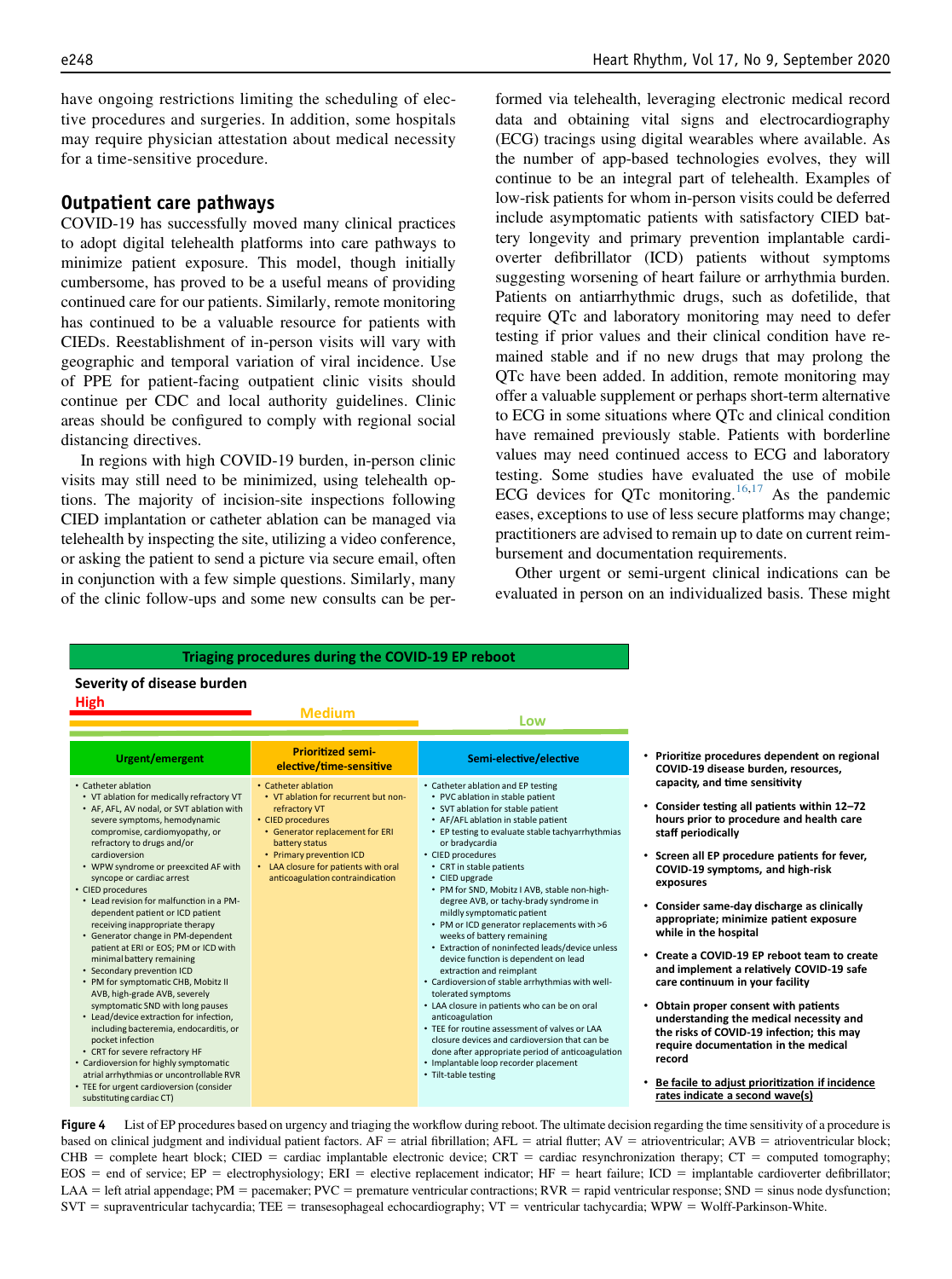include patients with worsening heart failure associated with an uncontrolled arrhythmia; significant arrhythmia symptoms; a need for device reprogramming; ICD patients with recent shocks or syncope; or CIED patients with recent symptoms suggesting possible device malfunction (eg, syncope or heart failure exacerbation) or suspected device infection. Select patient populations, such as vulnerable infants and children with arrhythmias, may also warrant in-person evaluation. When possible, in-person visits and procedures should be coordinated on the same day to minimize multiple exposures for the patient. Patients presenting for outpatient visits and HCWs should be masked, and measures should be taken to screen for concerning symptoms (eg, fever, cough). Practitioners should be aware that COVID-19 may present with atypical symptoms, including diarrhea, anorexia, anosmia, and multisystem inflammatory disease consisting of but not limited to a rash, lymphadenopathy, swelling of hands and feet, and mucus membrane changes, which have been seen in children and adolescents.<sup>18–[21](#page-10-10)</sup> If suggestive symptoms or a fever are present, patients should be redirected to an appropriate screening clinic or facility, with appropriate measures taken, including testing for COVID-19, or clinics should follow local policies [\(Figure 2](#page-3-0)).

#### In-person CIED interrogation

Depending on the regional stage of the pandemic, local, hospital, and departmental guidance may vary. In regions with continuing concern for pandemic spread, in order to minimize exposure of EP staff and device manufacturer representatives to patients with suspected or confirmed COVID-19 infection, it is prudent to consider limiting in-person CIED interrogations to the following indications:

- Clinically actionable suspected CIED abnormality
- Need for reprogramming
- Evaluation of potential arrhythmic symptoms or alerts in patients without access to remote monitoring

Potential strategies to maintain social distancing include reconfiguring waiting areas and/or notifying patients when it is time for them to be seen. Importantly, device interrogation programmers, cables, and wands should be disinfected between all patients. Plastic sleeves to cover the cable and wand may also be considered. It may be helpful to inform patients of the disinfecting procedures being systematically performed between visits.

## Remote device monitoring

A current expert consensus statement gives remote monitoring a class I recommendation for routine use in patients with  $\text{CIEDs}^{22}$  $\text{CIEDs}^{22}$  $\text{CIEDs}^{22}$  based on multiple studies demonstrating reduction of unnecessary ICD therapies and mortality. $22-25$  $22-25$ Despite its effectiveness, prior to the pandemic, remote monitoring was significantly underutilized due to a variety of patient- and system-based issues.<sup>[23](#page-10-12)</sup> During the pandemic, use of remote monitoring is even more important and should be used in most circumstances to reduce the need for nonurgent clinic visits. When feasible, remote monitoring should be reconsidered in patients who are currently not enrolled.

# Creating relatively COVID-19 safe EP care pathways

Quality improvement programs and care pathways can help to standardize and support safe, high-quality, high-value patient care. Risk-adjusted data can be used to evaluate patient care outcomes. Based on principles discussed, an example of a stepwise care pathway is summarized as follows [\(Figure 5](#page-8-0)):

Step 1: Initial consultation for an intervention

- All appropriate COVID-19 precautions should be followed.
- Unnecessary exposure of the patient to the clinic or hospital environment can be minimized by carefully prioritizing the problem and utilizing telehealth platforms wherever necessary.
- The patient's comorbidity profile should be assessed in the event that there is a potential procedural complication and the remote possibility that the patient may acquire COVID-19 infection during the periprocedural period.
- Appropriate patient education should be provided, potentially through web resources, with thorough orientation to the health care environment and review of the patient's clinical situation. Greater transparency will help the patient understand the risks, benefits, and alternatives to the planned intervention.
- During outpatient clinic visits, universal masking and social distancing, which may require blocking off or rearranging waiting or exam room seating and/or limiting the number of family members accompanying the patient to a maximum of one or per local policy, should continue. Engaging other family members via telehealth video options while the patient is seeing the clinician in consultation is a way to involve them in the process.

Step 2: Preoperative period

- After a decision to intervene has been made, prior authorization should be completed as necessary. In some hospitals or states, attestation to the necessity of the procedure during the COVID-19 pandemic may be necessary.
- Formulation of guidance for when previously obtained laboratory testing, diagnostic imaging, history and physical, and consent can be utilized is helpful to determine whether these need to be repeated for rescheduled procedures that were previously deferred.
- Avoidance of elective interventions on COVID-19–positive patients, persons under investigation (PUIs), or patients with a high comorbidity profile should be considered.
- Use of telehealth or consolidation of preoperative assessment to the same day of the procedure in the preoperative area can help minimize patient exposure, if there is no significant change in patient's clinical status.
- Preoperative COVID-19 testing should be performed within 12–72 hours before the procedure, when feasible;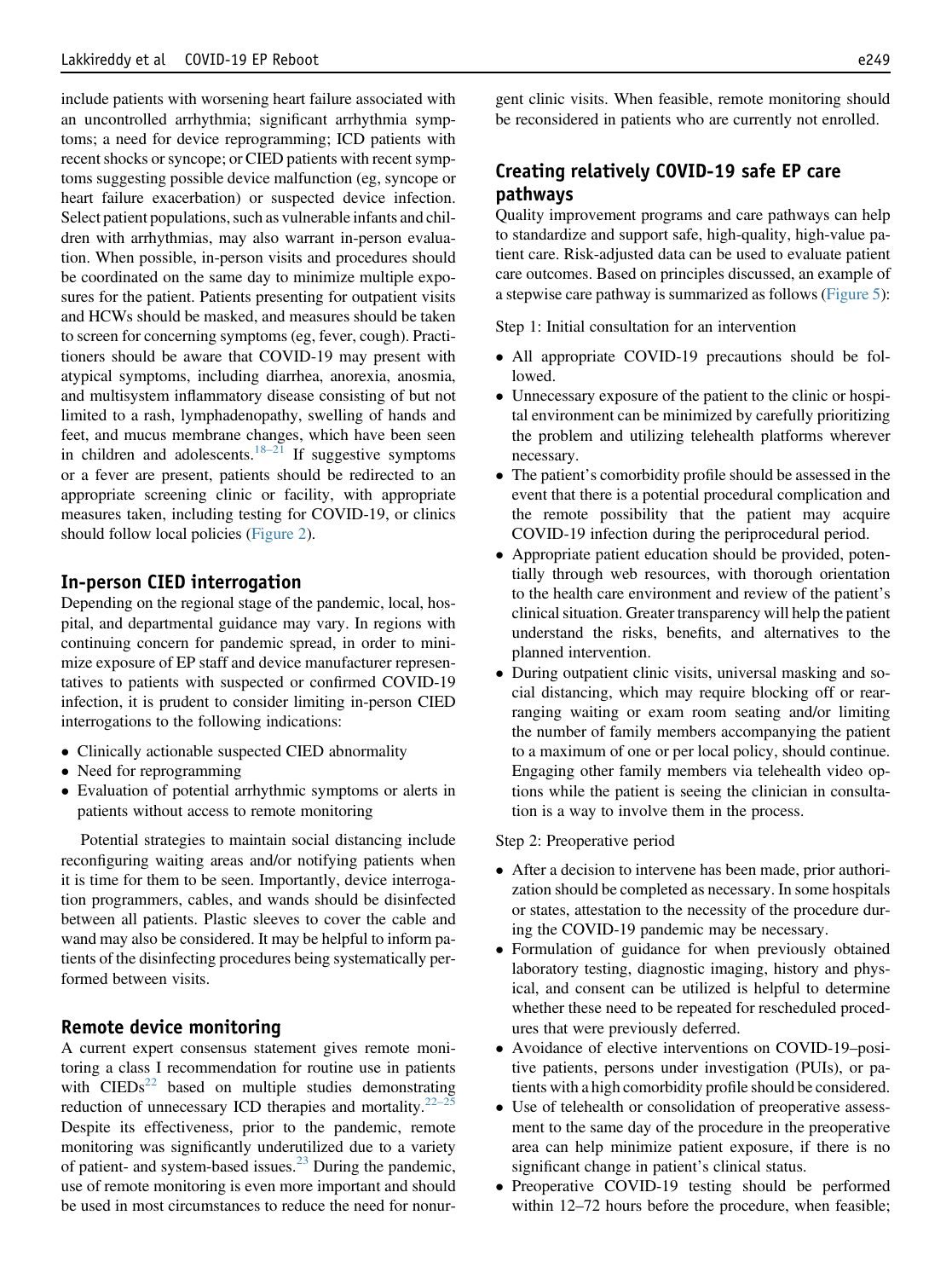<span id="page-8-0"></span>

Figure 5 Stepwise approach to creating a care continuum for EP reboot. PPE  $=$  personal protective equipment.

patients should be advised to maintain isolation between the time of testing and the planned procedure. For emergent procedures when rapid testing is not feasible, patients should be treated as PUI with use of appropriate PPE. All of the preoperative testing should be consolidated as much as feasible. Determining the pathway for follow-up and reporting of results to the patient and procedure team is important, along with standardized recommendations for patients who test positive for COVID-19.

 Limiting or minimizing companions in procedure facilities may still be required. Initial limitations to zero accompanying companions may be able to be relaxed to one or minimal family members or friends later in the evolution of the COVID-19 pandemic. Telehealth digital platforms can be used to communicate with and update the patient's family. A patient navigator is an excellent resource, providing a single point of contact. Active discharge planning ahead of time can facilitate arrangements for resources needed after the procedure.

Step 3: Intraoperative period

- PPE use should follow CDC or hospital guidelines, similar to rules earlier in the COVID-19 pandemic.
- Each procedure patient is a PUI unless tested otherwise.
- The number of personnel that are in contact with the patient should be minimized, if possible, especially for COVID-19–positive patients or PUIs.
- Anesthesiology and EP care teams should take appropriate aerosol/airborne/droplet precautions. Patients can be extubated in the laboratory and then transported to the recovery area.
- Smoke evacuators may be considered for procedures using electrocautery in COVID-19–positive patients.

#### Step 4: Postoperative period

- If available, recovery in a perioperative unit that is close to the EP laboratories can minimize patient transport and recovery within a relatively COVID-19 safe environment, minimizing their exposure to other patients or hospital personnel who are not involved in their care.
- When possible, same-day discharge should be considered. If patients need to be monitored overnight, they could potentially stay in the same room and be discharged the next day, if possible, to minimize contact.
- Periodic viral PCR or serologic testing may become routine for HCWs in these periprocedure areas, including the housekeeping and dietary staff.
- Prohibiting or minimizing family members or accompanying persons in the recovery area can reduce unnecessary exposure. Exceptions may be considered for minors or adults with special needs. Patients can be transported to a pick-up area where the discharging staff member or the patient coordinator can meet the caretaker to review the discharge instructions.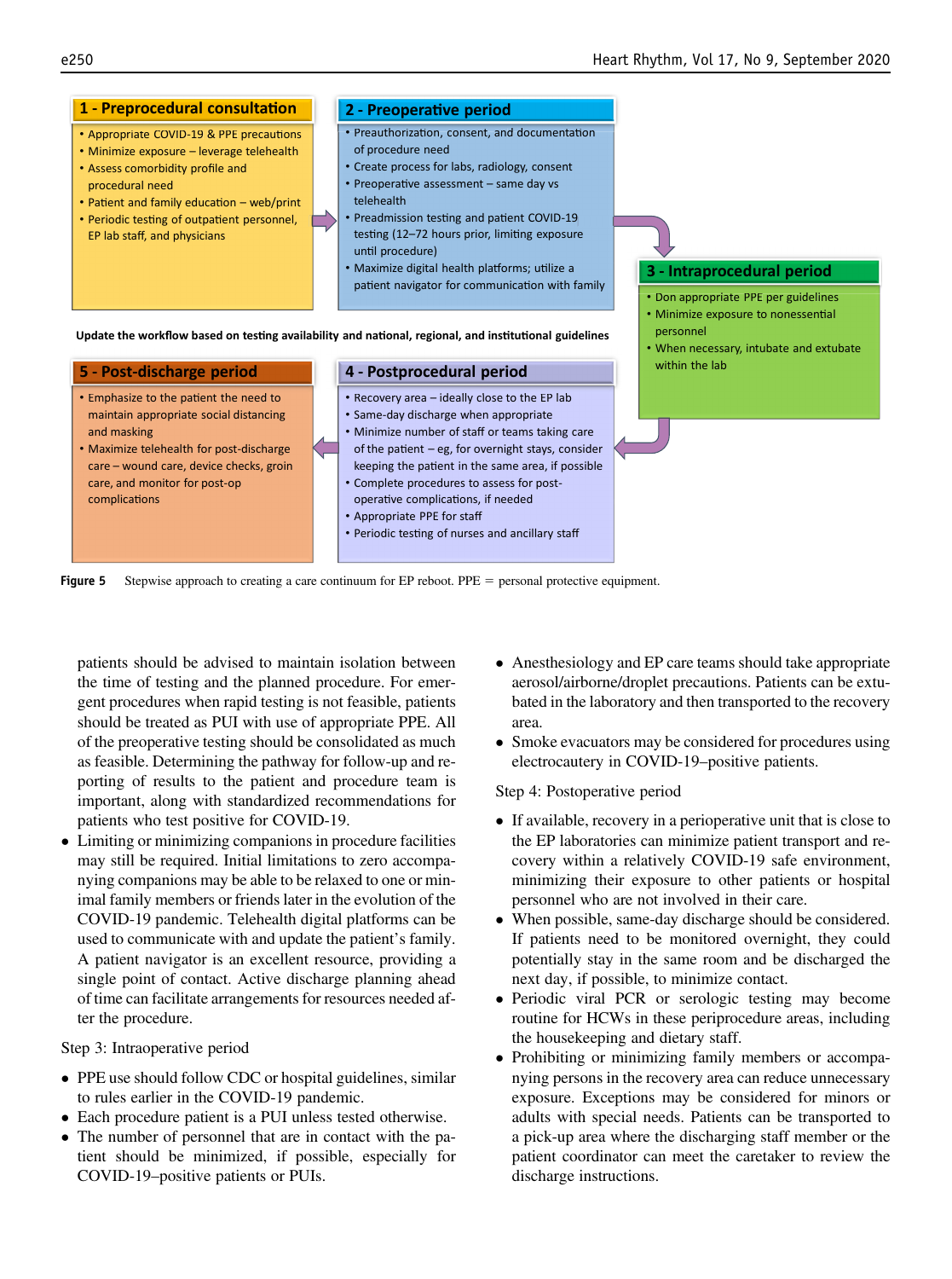- Patient needs and the potential for delayed complications should be anticipated, and appropriate standard of care testing (eg, chest X-rays, device checks, echocardiograms if needed) should be performed before discharge, especially for same-day discharges.
- PPE use should be per guidelines.

Step 5: Post-discharge period

- Maintaining social distancing and universal masking remain important for patients.
- Patients should be educated and reminded about the importance of avoiding COVID-19 exposure and infection during the recovery phase.
- There should be a single easy mechanism through which patients can get in touch with their EP care team to address any postprocedural concerns.
- Incision checks, device checks, and even post-ablation follow-up in most cases can be performed using telehealth platforms.

## COVID-19 EP reboot team

When possible, an EP COVID-19 working group representing the stakeholders involved in the EP care continuum pathway can coordinate with institutional or hospital-level COVID-19 leadership. The group may include an electrophysiologist, EP laboratory manager, outpatient clinic manager, EP nurse, advanced practice providers, device technician, anesthesiologist, and imaging team to provide insights into various aspects of the workflow. This team can clarify, interpret, iterate and disseminate policies, and also provide the necessary operational support to plan and successfully execute the reboot process as the efforts to contain COVID-19 continue. Effective communication with the rest of the EP team, the extended cardiology team, and other relevant clinical and hospital/health care system teams is essential. A logical and methodical approach to easing the restrictions and slowly revamping work without causing major disruptions to the work done by other care teams is extremely important. Coordination with other hospital COVID-19 teams developing similar pathways would be synergistic. Regularly scheduled appraisals of the process and adjustments should be made to fit the needs of the facility and the care teams. Decisions should be data driven. Transparency and data sharing with other teams should be encouraged so that all teams and patients benefit from the collective experiences. Establishing institutional programs to assess successes and failures so that consistent progress occurs is advantageous. Institutional teams should take a lead in understanding and implementing regulatory body policies, new information on testing, changes in PPE guidance, patient waitlists, insurance and prior authorization issues, and implementation of periodic and timely communications with the patients while keeping abreast of the ground situation of COVID-19 in the region.

## Anticipating and managing the second wave

This pandemic is far from being over. As the stay-at-home orders are lifted and more people emerge from social isolation or fail to practice masking or social distancing, humanto-human spread may surge and there could be second or even recurring waves of the COVID-19 pandemic. Health care teams and hospitals must continue to be prepared and preserve adequate resources for such contingencies. Appropriate planning for dealing with a second wave should be a mandatory component of the elective reboot plan. We will have to learn to create relatively COVID-19 safe zones within the hospitals to help isolate patients from second waves and yet be able to provide regular care for non–COVID-19 patients.

### Conclusions

COVID-19 has presented health care systems across the globe with novel challenges. As EP professionals, we need to determine how we can minimize the ravages of living with COVID-19 while ensuring that we provide exemplary care to our arrhythmia patients across all age-groups. In this document, we have tried to provide EP clinicians and institutional administrators with a series of guiding suggestions and principles to move forward as we start the "reboot" to provide necessary heart rhythm care to our patients, which has understandably and appropriately been delayed. Our main goal as health care professionals, whether we serve in a clinical, teaching, research, or administrative role, is to do everything we can to create a safe environment for our patients so that they receive the excellent care they deserve.

#### Acknowledgments

The American College of Cardiology Electrophysiology Council contributed to the development of and endorses the document.

#### <span id="page-9-0"></span>References

- 1. [Lakkireddy DR, Chung MK, Gopinathannair R, et al. Heart RhythmGuidance for](http://refhub.elsevier.com/S1547-5271(20)30554-3/sref1) [cardiac electrophysiology during the coronavirus \(COVID-19\) pandemic from](http://refhub.elsevier.com/S1547-5271(20)30554-3/sref1) [the Heart Rhythm Society COVID-19 Task Force; Electrophysiology Section](http://refhub.elsevier.com/S1547-5271(20)30554-3/sref1) [of the American College of Cardiology; and the Electrocardiography and](http://refhub.elsevier.com/S1547-5271(20)30554-3/sref1) [Arrhythmias Committee of the Council on Clinical Cardiology, American Heart](http://refhub.elsevier.com/S1547-5271(20)30554-3/sref1) [Association. Heart Rhythm 2020;17:e233](http://refhub.elsevier.com/S1547-5271(20)30554-3/sref1)–e241.
- <span id="page-9-2"></span><span id="page-9-1"></span>2. Worldometer. COVID-19 coronavirus pandemic. Available from [https://www.](https://www.worldometers.info/coronavirus/) [worldometers.info/coronavirus/](https://www.worldometers.info/coronavirus/). Accessed May 12, 2020.
- <span id="page-9-4"></span>3. [Tam C-CF, Cheung K-S, Lam S, et al. Impact of coronavirus disease 2019](http://refhub.elsevier.com/S1547-5271(20)30554-3/sref3) (COVID-19) outbreak on ST-segment–[elevation myocardial infarction care in](http://refhub.elsevier.com/S1547-5271(20)30554-3/sref3) [Hong Kong, China. Circ Cardiovas Qual Outcomes 2020;13:e006631](http://refhub.elsevier.com/S1547-5271(20)30554-3/sref3).
- 4. [Reza N, DeFilippis EM, Jessup M. Secondary impact of the COVID-19 pandemic](http://refhub.elsevier.com/S1547-5271(20)30554-3/sref4) [on patients with heart failure. Circ Heart Fail 2020;13:e007219](http://refhub.elsevier.com/S1547-5271(20)30554-3/sref4).
- <span id="page-9-3"></span>5. [Barghash MH, Pinney SP. Heart failure in the COVID-19 pandemic: where has](http://refhub.elsevier.com/S1547-5271(20)30554-3/sref5) all New York'[s congestion gone? J Card Fail 2020;26:477](http://refhub.elsevier.com/S1547-5271(20)30554-3/sref5)–478.
- <span id="page-9-5"></span>6. [Esbin MN, Whitney ON, Chong S, Maurer A, Darzacq X, Tjian R. Overcoming](http://refhub.elsevier.com/S1547-5271(20)30554-3/sref6) [the bottleneck to widespread testing: a rapid review of nucleic acid testing ap](http://refhub.elsevier.com/S1547-5271(20)30554-3/sref6)[proaches for COVID-19 detection. RNA 2020;26:771](http://refhub.elsevier.com/S1547-5271(20)30554-3/sref6)–783.
- 7. [Wood DA, Mahmud E, Thourani VH, et al. Safe reintroduction of cardiovascular](http://refhub.elsevier.com/S1547-5271(20)30554-3/sref7) [services during the COVID-19 pandemic: From the North American Society](http://refhub.elsevier.com/S1547-5271(20)30554-3/sref7) [Leadership. J Am Coll Cardiol 2020;75:3177](http://refhub.elsevier.com/S1547-5271(20)30554-3/sref7)–3183.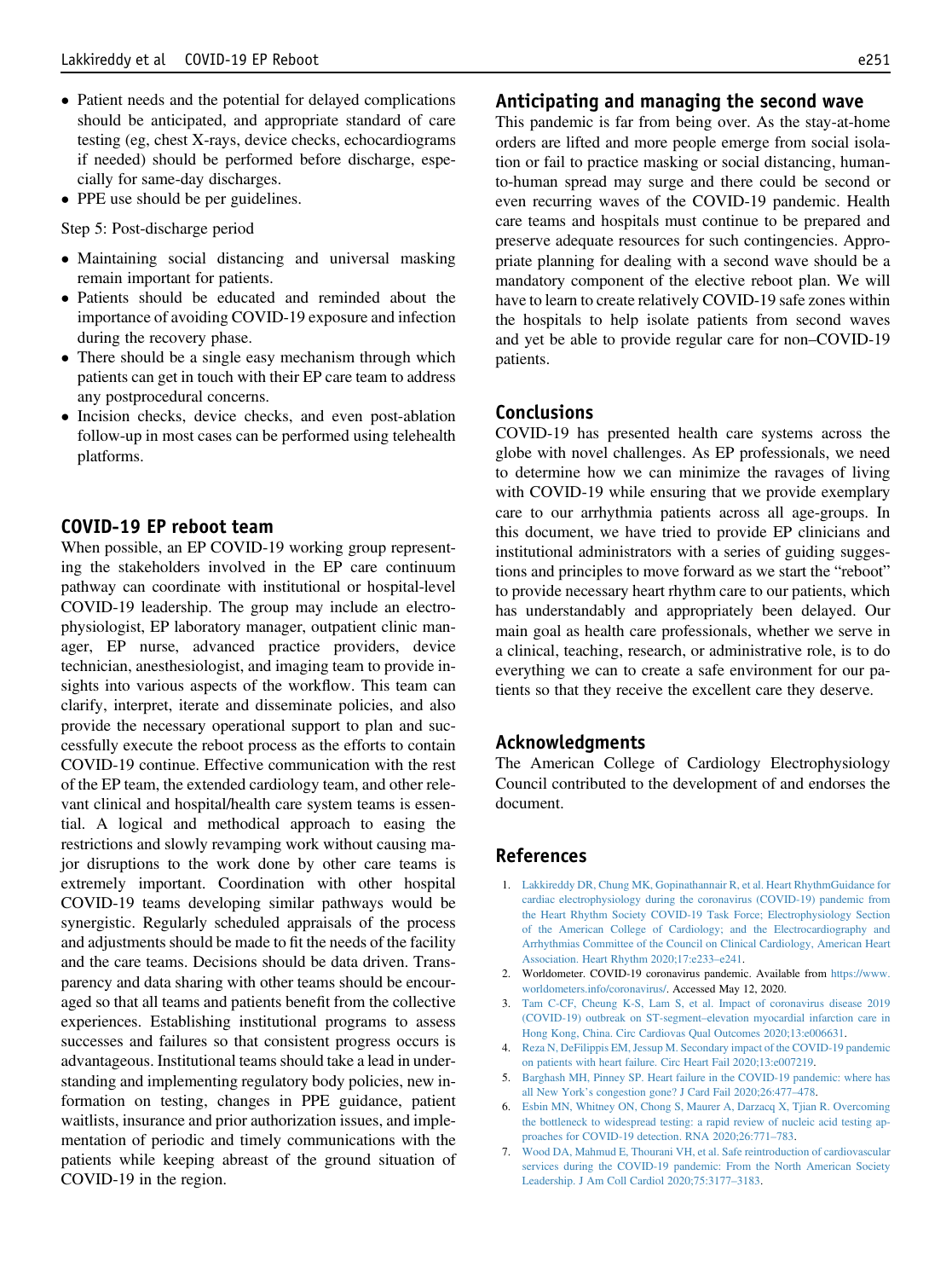- <span id="page-10-0"></span>8. [He X, Lau EHY, Wu P, et al. Temporal dynamics in viral shedding and transmis](http://refhub.elsevier.com/S1547-5271(20)30554-3/sref8)[sibility of COVID-19. Nat Med 2020;26:672](http://refhub.elsevier.com/S1547-5271(20)30554-3/sref8)–675.
- <span id="page-10-1"></span>[Wolfel R, Corman VM, Guggemos W, et al. Virological assessment of hospital](http://refhub.elsevier.com/S1547-5271(20)30554-3/sref9)[ized patients with COVID-2019. Nature 2020;581:465](http://refhub.elsevier.com/S1547-5271(20)30554-3/sref9)–469.
- <span id="page-10-2"></span>10. [Wang X, Tan L, Wang X, et al. Comparison of nasopharyngeal and oropharyngeal](http://refhub.elsevier.com/S1547-5271(20)30554-3/sref10) [swabs for SARS-CoV-2 detection in 353 patients received tests with both speci](http://refhub.elsevier.com/S1547-5271(20)30554-3/sref10)[mens simultaneously. Int J Infect Dis 2020;94:107](http://refhub.elsevier.com/S1547-5271(20)30554-3/sref10)–109.
- <span id="page-10-3"></span>11. [Li R, Pei S, Chen B, et al. Substantial undocumented infection facilitates the rapid](http://refhub.elsevier.com/S1547-5271(20)30554-3/sref11) [dissemination of novel coronavirus \(SARS-CoV-2\). Science 2020;368:489](http://refhub.elsevier.com/S1547-5271(20)30554-3/sref11)–493.
- <span id="page-10-4"></span>12. [Mallapaty S. Will antibody tests for the coronavirus really change everything?](http://refhub.elsevier.com/S1547-5271(20)30554-3/sref12) [Nature 2020;580:571](http://refhub.elsevier.com/S1547-5271(20)30554-3/sref12)–572.
- <span id="page-10-5"></span>13. Xie J, Ding C, Li J, et al. Characteristics of patients with coronavirus disease (COVID-19) confirmed using an IgM-IgG antibody test [published online ahead of print April 24, 2020]. J Med Virol. <https://doi.org/10.1002/jmv.25930>.
- <span id="page-10-6"></span>14. Centers for Disease Control and Prevention. Criteria for return to work for healthcare personnel with suspected or confirmed COVID-19 (interim guidance). Available from <https://www.cdc.gov/coronavirus/2019-ncov/hcp/return-to-work.html>. Accessed May 12, 2020.
- <span id="page-10-7"></span>15. Stowell S, Guarner J. Role of serology in the COVID-19 pandemic [published online ahead of print May 1, 2020]. Clin Infect Dis. <https://doi.org/10.1093/cid/ciaa510>.
- <span id="page-10-8"></span>16. [Gropler MRF, Dalal AS, Van Hare GF, Silva JNA. Can smartphone wireless ECGs](http://refhub.elsevier.com/S1547-5271(20)30554-3/sref16) [be used to accurately assess ECG intervals in pediatrics? A comparison of mobile](http://refhub.elsevier.com/S1547-5271(20)30554-3/sref16) [health monitoring to standard 12-lead ECG. PLoS One 2018;13:e0204403.](http://refhub.elsevier.com/S1547-5271(20)30554-3/sref16)
- <span id="page-10-9"></span>17. [Chung EH, Guise KD. QTC intervals can be assessed with the AliveCor heart monitor](http://refhub.elsevier.com/S1547-5271(20)30554-3/sref17) in patients on dofetilide for atrial fi[brillation. J Electrocardiol 2015;48:8](http://refhub.elsevier.com/S1547-5271(20)30554-3/sref17)–9.
- <span id="page-10-10"></span>18. [Haldrup M, Johansen MI, Fjaeldstad AW. Anosmia and ageusia as pri](http://refhub.elsevier.com/S1547-5271(20)30554-3/sref18)[mary symptoms of COVID-19 \[in Danish\]. Ugeskr Laeger 2020;](http://refhub.elsevier.com/S1547-5271(20)30554-3/sref18) [182:V04200205.](http://refhub.elsevier.com/S1547-5271(20)30554-3/sref18)
- 19. [Schmulson M, Davalos MF, Berumen J. Beware: gastrointestinal symptoms](http://refhub.elsevier.com/S1547-5271(20)30554-3/sref19) [can be a manifestation of COVID-19. Rev Gastroenterol Mex 2020;](http://refhub.elsevier.com/S1547-5271(20)30554-3/sref19) [85:282](http://refhub.elsevier.com/S1547-5271(20)30554-3/sref19)–287.
- 20. Bouaziz JD, Duong T, Jachiet M, et al. Vascular skin symptoms in COVID-19: a French observational study [published online ahead of print April 27, 2020]. J Eur Acad Dermatol Venereol. [https://doi.org/10.1111/jdv.16544.](https://doi.org/10.1111/jdv.16544)
- 21. [Riphagen S, Gomez X, Gonzalez-Martinez C, Wilkinson N, Theocharis P. Hyper](http://refhub.elsevier.com/S1547-5271(20)30554-3/sref21)infl[ammatory shock in children during COVID-19 pandemic. Lancet 2020;](http://refhub.elsevier.com/S1547-5271(20)30554-3/sref21) [395:1607](http://refhub.elsevier.com/S1547-5271(20)30554-3/sref21)–1608.
- <span id="page-10-11"></span>22. [Slotwiner D, Varma N, Akar JG, et al. HRS Expert Consensus Statement on](http://refhub.elsevier.com/S1547-5271(20)30554-3/sref22) [remote interrogation and monitoring for cardiovascular implantable electronic de](http://refhub.elsevier.com/S1547-5271(20)30554-3/sref22)[vices. Heart Rhythm 2015;12:e69](http://refhub.elsevier.com/S1547-5271(20)30554-3/sref22)–e100.
- <span id="page-10-12"></span>23. [Akar JG, Bao H, Jones P, et al. Use of remote monitoring of newly im](http://refhub.elsevier.com/S1547-5271(20)30554-3/sref23)planted cardioverter-defi[brillators: insights from the patient related determi](http://refhub.elsevier.com/S1547-5271(20)30554-3/sref23)[nants of ICD remote monitoring \(PREDICT RM\) study. Circulation 2013;](http://refhub.elsevier.com/S1547-5271(20)30554-3/sref23) [128:2372](http://refhub.elsevier.com/S1547-5271(20)30554-3/sref23)–2383.
- 24. [Piccini JP, Mittal S, Snell J, Prillinger JB, Dalal N, Varma N. Impact of remote](http://refhub.elsevier.com/S1547-5271(20)30554-3/sref24) [monitoring on clinical events and associated health care utilization: a nationwide](http://refhub.elsevier.com/S1547-5271(20)30554-3/sref24) [assessment. Heart Rhythm 2016;13:2279](http://refhub.elsevier.com/S1547-5271(20)30554-3/sref24)–2286.
- 25. [Saxon LA, Hayes DL, Gilliam FR, et al. Long-term outcome after ICD and CRT](http://refhub.elsevier.com/S1547-5271(20)30554-3/sref25) implantation and infl[uence of remote device follow-up: the ALTITUDE survival](http://refhub.elsevier.com/S1547-5271(20)30554-3/sref25) [study. Circulation 2010;122:2359](http://refhub.elsevier.com/S1547-5271(20)30554-3/sref25)–2367.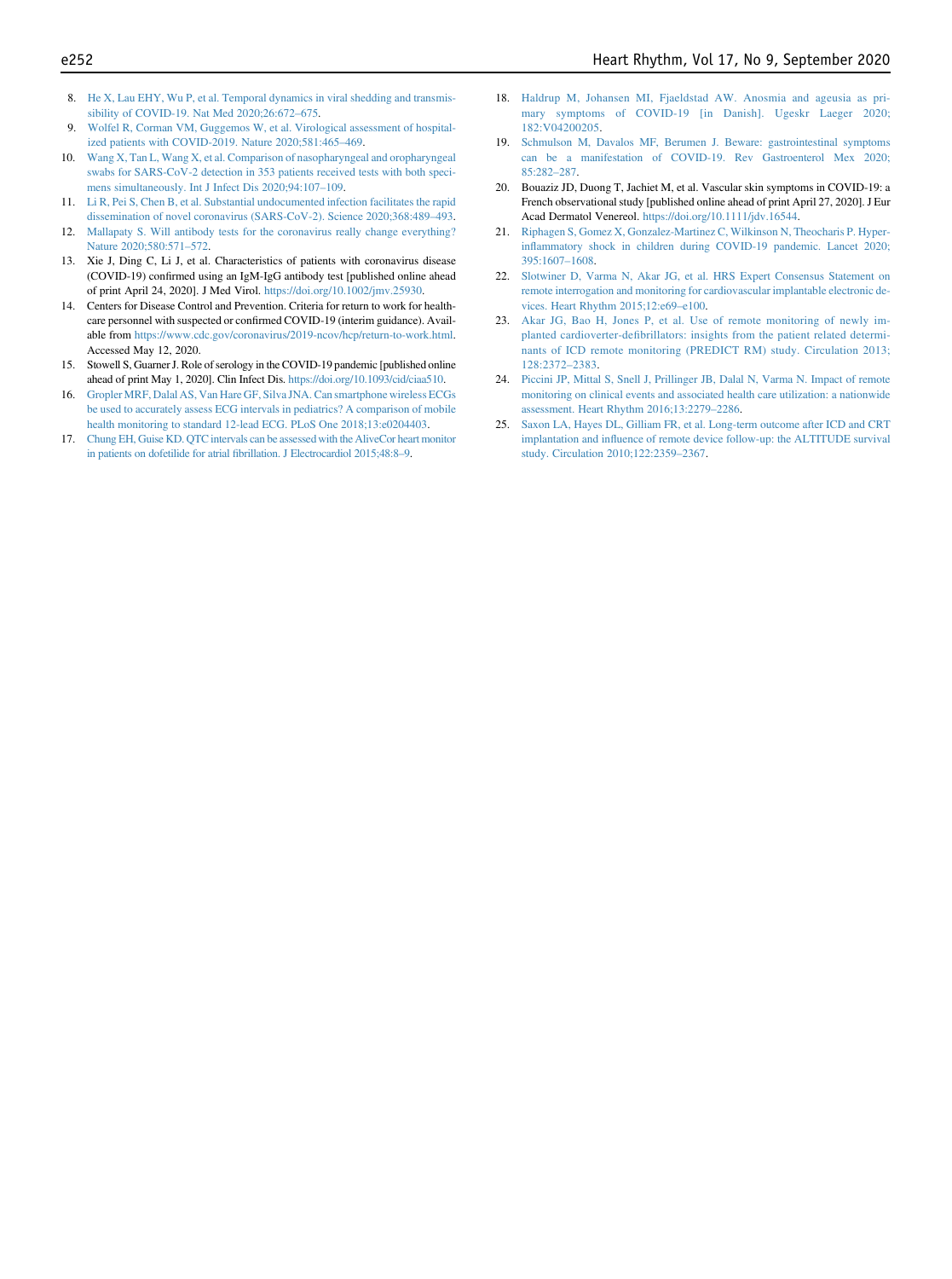| Writing group<br>member                             | Employment                                                                                                           | Honoraria/speaking/<br>consulting                                            | Speakers' bureau                                                              | Research*                                                                                                                                                     | Fellowship<br>support* | Ownership/<br>partnership/<br>principal/majority<br>stockholder | Stock or stock<br>options | Intellectual<br>property/<br>royalties | Other                                                                                                                                                                                                                                                                                                     |
|-----------------------------------------------------|----------------------------------------------------------------------------------------------------------------------|------------------------------------------------------------------------------|-------------------------------------------------------------------------------|---------------------------------------------------------------------------------------------------------------------------------------------------------------|------------------------|-----------------------------------------------------------------|---------------------------|----------------------------------------|-----------------------------------------------------------------------------------------------------------------------------------------------------------------------------------------------------------------------------------------------------------------------------------------------------------|
| Dhanunjaya R.<br>Lakkireddy, MD,<br>FHRS (Co-Chair) | Kansas City Heart Rhythm<br><b>Institute and Research</b><br>Foundation, Overland<br>Park, Kansas                    | 1: BIOTRONIK; 2:<br>Abbott                                                   | 1: Abiomed; 1:<br>Biosense Webster;<br>1: Boston<br>Scientific;<br>2: Janssen | None                                                                                                                                                          | None                   | None                                                            | None                      | None                                   | None                                                                                                                                                                                                                                                                                                      |
| Mina K. Chung, MD,<br>FHRS (Co-Chair)               | Heart, Vascular, and<br>Thoracic Institute and<br>Lerner Research<br>Institute, Cleveland<br>Clinic, Cleveland, Ohio | 2: ABIM                                                                      | None                                                                          | 5: AHA; 5: NIH                                                                                                                                                | None                   | None                                                            | None                      | 1: Elsevier; 1:<br>UpToDate            | 0: AHA (Chair, ECG & Arrhythmias<br>Committee; Member, Clinical<br>Cardiology Leadership<br>Committee; Member,<br>Committee on Scientific<br>Sessions Programming); 0:<br>Amarin (Data Monitoring<br>Committee Member); 2: AHA<br>(Associate Editor, Circulation:<br>Arrhythmia and<br>Electrophysiology) |
| Christine M. Albert,<br>MD, MPH, FHRS               | Smidt Heart Institute,<br>Cedars-Sinai Medical<br>Center, Los Angeles,<br>California                                 | None                                                                         | None                                                                          | 5: Abbott; 5: NIH; 5:<br>Roche Diagnostics                                                                                                                    | None                   | None                                                            | None                      | None                                   | None                                                                                                                                                                                                                                                                                                      |
| Thomas F. Deering<br>MD, MBA, FHRS                  | Piedmont Heart Institute,<br>Atlanta, Georgia                                                                        | 1: Abbott<br>(Adjudication<br>Committee for IDE<br>Trial)                    | None                                                                          | $0:$ Abbott; $0:$<br>BIOTRONIK: 0:<br>Boston<br>Scientific; 0:<br>CVRx, Inc.; 0:<br><b>HUYA Bioscience</b><br>International; 0:<br>Medtronic; 0:<br>Milestone | None                   | None                                                            | None                      | None                                   | 0: EHRA (Speaker at annual<br>Scientific Sessions); 0: ACC<br>(Speaker at annual Scientific<br>Sessions & other meetings); 0:<br>HRS (Past President)                                                                                                                                                     |
| Laurence M. Epstein,<br>MD                          | Northwell Health,<br>Manhasset, New York                                                                             | 1: Abbott; 2:<br>Medtronic; 2:<br>Spectranetics<br>Corporation               | None                                                                          | None                                                                                                                                                          | None                   | None                                                            | None                      | None                                   | 2: Boston Scientific (Clinical<br>Events Committee)                                                                                                                                                                                                                                                       |
| Rakesh<br>Gopinathannair,<br>MD, MA, FHRS           | Kansas City Heart Rhythm<br><b>Institute and Research</b><br>Foundation, Overland<br>Park, Kansas                    | 1: Abbott; 1: Boston<br>Scientific; 1:<br><b>ZOLL Medical</b><br>Corporation | 1: Pfizer                                                                     | None                                                                                                                                                          | None                   | None                                                            | None                      | None                                   | 0: AltaThera Pharmaceuticals<br>(Physician Advisor)                                                                                                                                                                                                                                                       |
| Clifford V. Harding,<br>MD, PhD                     | Case Western Reserve<br>University, Cleveland,<br>0hio                                                               | None                                                                         | None                                                                          | 4: NIH                                                                                                                                                        | None                   | None                                                            | None                      | None                                   | None                                                                                                                                                                                                                                                                                                      |
| Jodie L. Hurwitz, MD,<br><b>FHRS</b>                | North Texas Heart Center,<br>Dallas, Texas                                                                           | 1: Medtronic                                                                 | None                                                                          | None                                                                                                                                                          | None                   | None                                                            | 3: Microsoft              | None                                   | 1: ABIM (CCEP Writing Committee<br>Member)                                                                                                                                                                                                                                                                |
| Courtney C. Jeffery,<br>MSN, APRN-C                 | Kansas City Heart Rhythm<br>Institute and Research<br>Foundation, Overland<br>Park, Kansas                           | 1: Abbott; 1:<br>Medtronic                                                   | None                                                                          | None                                                                                                                                                          | None                   | None                                                            | None                      | None                                   | None                                                                                                                                                                                                                                                                                                      |

## Appendix 1 Author disclosure table

Lakkireddy et al COVID-19 EP Reboot Lakkireddy et al COVID-19 EP Reboot

(Continued ) e253